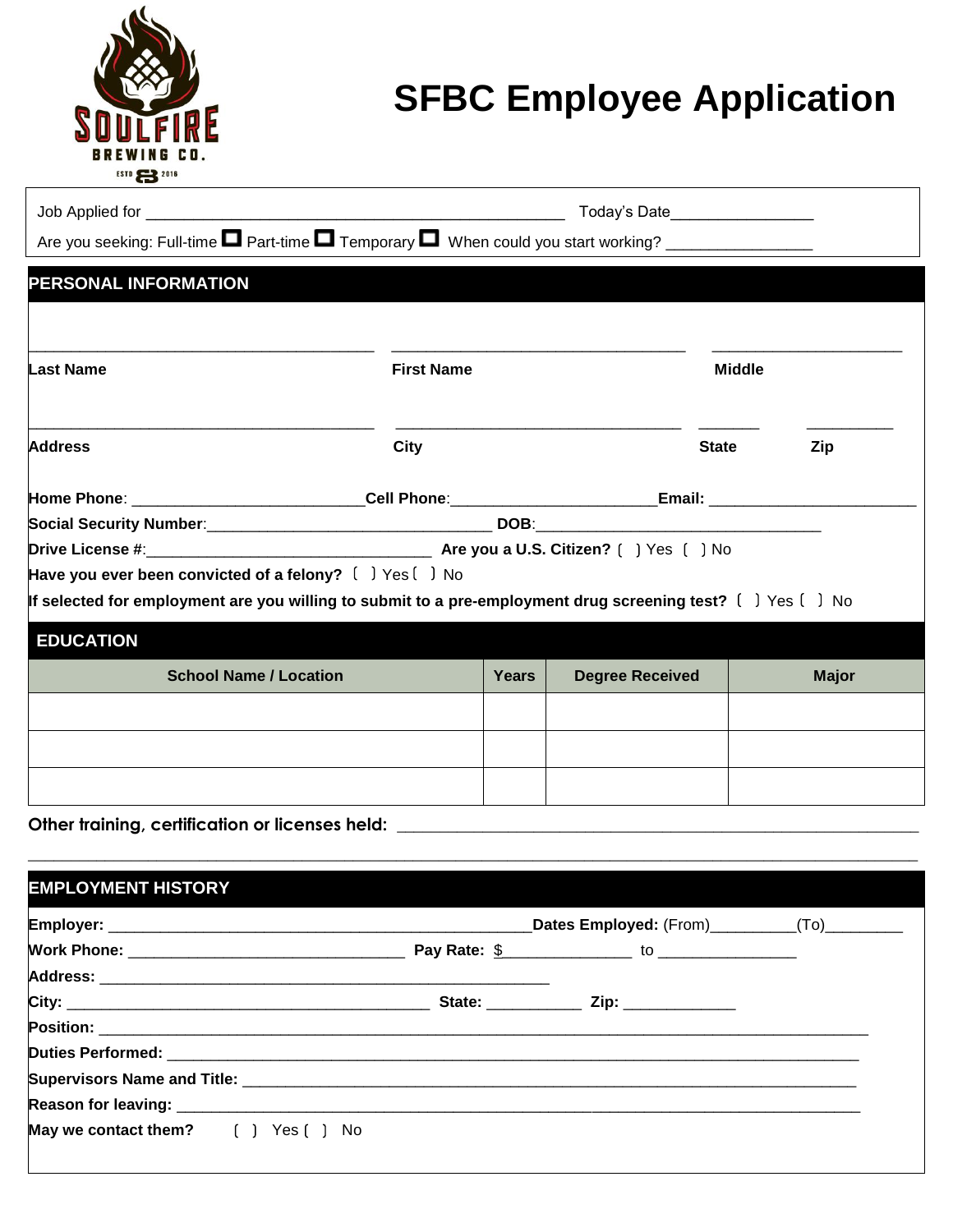## **EMPLOYMENT HISTORY Employer:** \_\_\_\_\_\_\_\_\_\_\_\_\_\_\_\_\_\_\_\_\_\_\_\_\_\_\_\_\_\_\_\_\_\_\_\_\_\_\_\_\_\_\_\_\_\_\_\_\_**Dates Employed:** (From)\_\_\_\_\_\_\_\_\_\_(To)\_\_\_\_\_\_\_\_\_ **Work Phone:** \_\_\_\_\_\_\_\_\_\_\_\_\_\_\_\_\_\_\_\_\_\_\_\_\_\_\_\_\_\_\_\_ **Pay Rate:** \$\_\_\_\_\_\_\_\_\_\_\_\_\_\_\_ to \_\_\_\_\_\_\_\_\_\_\_\_\_\_\_\_ **Address:** \_\_\_\_\_\_\_\_\_\_\_\_\_\_\_\_\_\_\_\_\_\_\_\_\_\_\_\_\_\_\_\_\_\_\_\_\_\_\_\_\_\_\_\_\_\_\_\_\_\_\_\_ **City:** \_\_\_\_\_\_\_\_\_\_\_\_\_\_\_\_\_\_\_\_\_\_\_\_\_\_\_\_\_\_\_\_\_\_\_\_\_\_\_\_\_\_ **State:** \_\_\_\_\_\_\_\_\_\_\_ **Zip:** \_\_\_\_\_\_\_\_\_\_\_\_\_ **Position: Duties Performed: Supervisors Name and Title: Reason for leaving: May we contact them?** ( ) Yes ( ) No **Employer:** \_\_\_\_\_\_\_\_\_\_\_\_\_\_\_\_\_\_\_\_\_\_\_\_\_\_\_\_\_\_\_\_\_\_\_\_\_\_\_\_\_\_\_\_\_\_\_\_\_**Dates Employed:** (From)\_\_\_\_\_\_\_\_\_\_(To)\_\_\_\_\_\_\_\_\_ **Work Phone:** \_\_\_\_\_\_\_\_\_\_\_\_\_\_\_\_\_\_\_\_\_\_\_\_\_\_\_\_\_\_\_\_ **Pay Rate:** \$\_\_\_\_\_\_\_\_\_\_\_\_\_\_\_ to \_\_\_\_\_\_\_\_\_\_\_\_\_\_\_\_ **Address:** \_\_\_\_\_\_\_\_\_\_\_\_\_\_\_\_\_\_\_\_\_\_\_\_\_\_\_\_\_\_\_\_\_\_\_\_\_\_\_\_\_\_\_\_\_\_\_\_\_\_\_\_ **City:** \_\_\_\_\_\_\_\_\_\_\_\_\_\_\_\_\_\_\_\_\_\_\_\_\_\_\_\_\_\_\_\_\_\_\_\_\_\_\_\_\_\_ **State:** \_\_\_\_\_\_\_\_\_\_\_ **Zip:** \_\_\_\_\_\_\_\_\_\_\_\_\_ **Position: Duties Performed: Supervisors Name and Title: Reason for leaving: May we contact them?** [ ] Yes [ ] No

| <b>REFERENCES</b> |              |         |              |  |  |  |
|-------------------|--------------|---------|--------------|--|--|--|
| <b>Name</b>       | <b>Title</b> | Company | <b>Phone</b> |  |  |  |
|                   |              |         |              |  |  |  |
|                   |              |         |              |  |  |  |
|                   |              |         |              |  |  |  |

## **PLEASE READ EACH STATEMENT CAREFULLY BEFORE SIGNING**

I certify that all information provided in the employment application is true and completed. I understand that any false information or omission may disqualify me from further consideration for employment and may result in my dismissal if discovered at a later date.

I authorize the investigation of any or all statements contained in this application. I also authorize, whether listed or not, any person, school, current employer, past employers, and organizations to provide relevant information and opinions that may be useful in making a hiring decision. I release such persons and organization from any legal liability in making such statements.

I understand I may be required to successfully pass a drug screening examination. I hereby consent to a pre- and/or postemployment drug screen as a condition of employment, if required.

I understand that if I am extended an offer of employment it may be conditioned upon my successfully passing a complete pre-employment physical examination. I consent to the release of any or all medical information as may be deemed necessary to judge my capability to do the work for which I am applying.